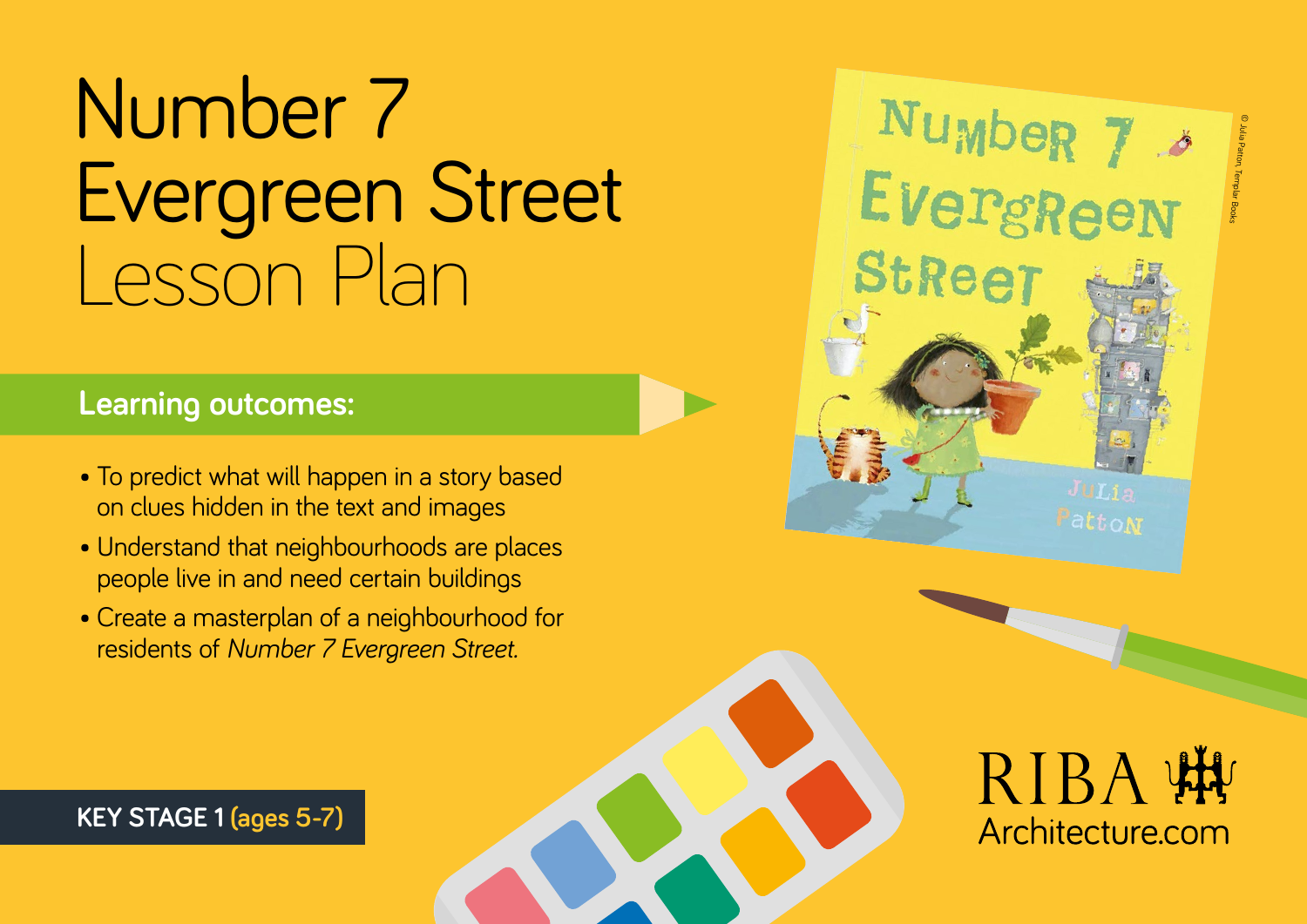## **Learning tasks**

| <b>Time</b> | <b>Task</b>                                                                                                                                                                                                                                                                                                                                                                                                                                      | <b>Materials needed</b>              | Curriculum or skill development                                                                                                                                                                                                                          |
|-------------|--------------------------------------------------------------------------------------------------------------------------------------------------------------------------------------------------------------------------------------------------------------------------------------------------------------------------------------------------------------------------------------------------------------------------------------------------|--------------------------------------|----------------------------------------------------------------------------------------------------------------------------------------------------------------------------------------------------------------------------------------------------------|
| 5 mins      | Introduce the Learning Outcomes and ask the<br>following questions;<br>• What is a neighbourhood?<br>. Do you know your neighbours?<br>• Are there any spaces you see in your neighbourhood<br>often (e.g. supermarkets, parks, places of worship)?                                                                                                                                                                                              |                                      | Geography<br>Use basic geographical vocabulary to refer to key<br>human features, including: city, town, village, factory,<br>farm, house, office, port, harbour and shop.                                                                               |
| 2 mins      | Show pupils the front cover of Number 7 Evergreen<br>Street and read the title out to them. Ask them to guess<br>what they think the book is about, using the title and<br>pictures to help them.                                                                                                                                                                                                                                                | • Number 7 Evergreen<br>Street Book. | Reading<br>Understand the significance and format of front<br>covers.                                                                                                                                                                                    |
| 5 mins      | Read Number 7 Evergreen Street up to the double<br>page where it says 'The mayor wasn't the only one with<br>big plans'.<br>Try and draw attention to the following things when<br>reading;<br>• The importance of green and the lack of things<br>growing<br>• That the neighbours interact with each other, and the<br>tower block makes this possible<br>• That each apartment is shaped to show the likes and<br>interests of each resident. | • Number 7 Evergreen<br>Street Book. | Comprehension<br>Develop pleasure in reading, motivation to read,<br>vocabulary and understanding by;<br>· listening to and discussing a wide range of<br>poems, stories and non-fiction at a level beyond<br>that at which they can read independently. |

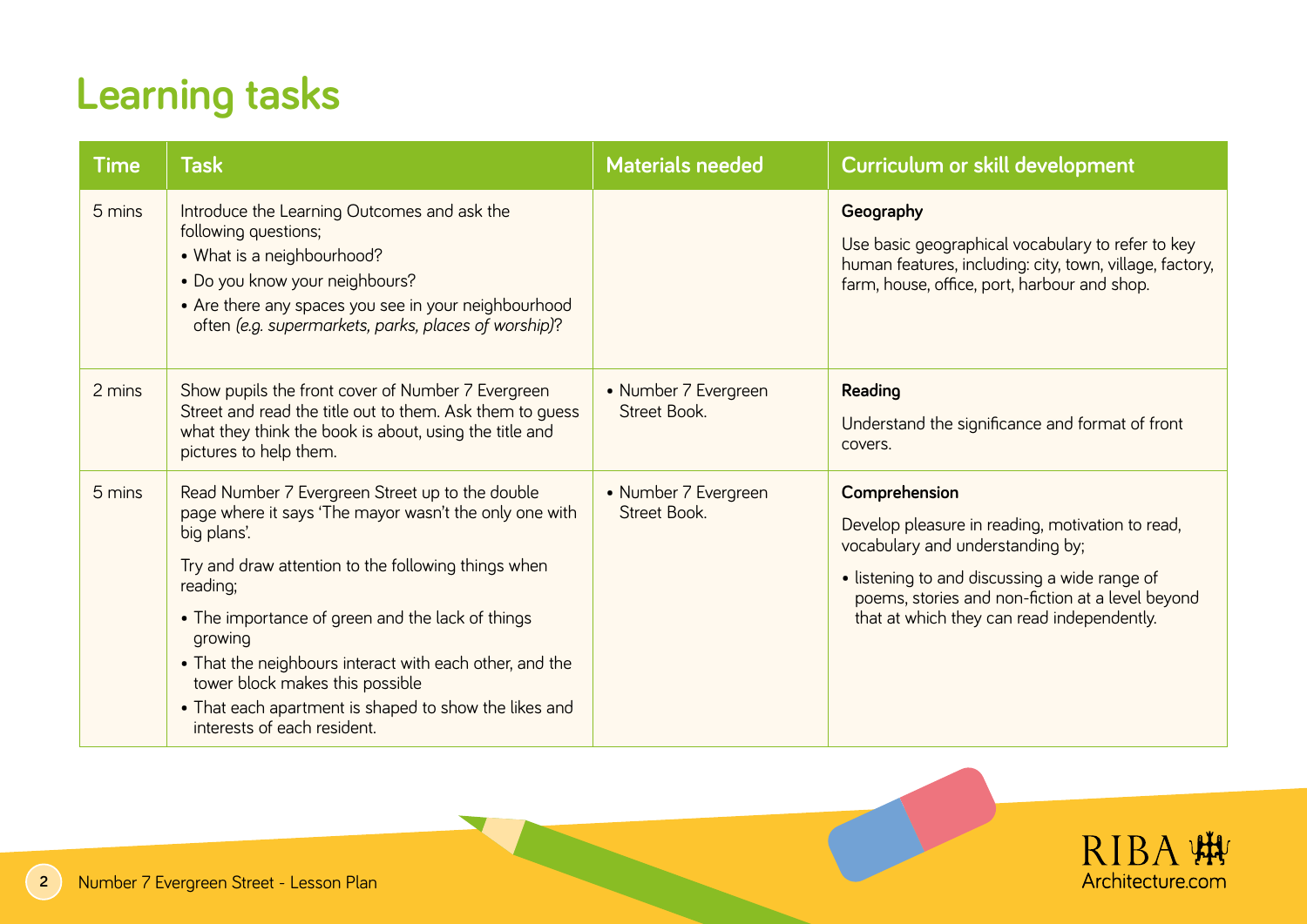## **Learning tasks**

| <b>Time</b> | <b>Task</b>                                                                                                                                                                                                                                                                                                                                                                                                                                                                                                                                                                                                                | <b>Materials needed</b>              | Curriculum or skill development                                                                                                                                                                                                                                                                                                  |
|-------------|----------------------------------------------------------------------------------------------------------------------------------------------------------------------------------------------------------------------------------------------------------------------------------------------------------------------------------------------------------------------------------------------------------------------------------------------------------------------------------------------------------------------------------------------------------------------------------------------------------------------------|--------------------------------------|----------------------------------------------------------------------------------------------------------------------------------------------------------------------------------------------------------------------------------------------------------------------------------------------------------------------------------|
| 3 mins      | Ask pupils to guess what they think is going on behind<br>the fence.<br>• Remind them that the tree was what started<br>Pea's idea.                                                                                                                                                                                                                                                                                                                                                                                                                                                                                        | • Number 7 Evergreen<br>Street Book. | Reading<br>• predicting what might happen on the basis of<br>what has been read so far.                                                                                                                                                                                                                                          |
| 10 mins     | Finish reading the book. Explain that books often have<br>hidden clues about what will happen later, so if you find<br>them you can guess what happens next.<br>Discuss the ones in this book such as;<br>• Cones and workers appearing - did anyone guess<br>the flats might be knocked down?<br>• Did anyone think that the lack of green space and<br>plants were important to the story - were there<br>any clues?<br>• The tree giving Pea an idea - anyone guess what<br>kind of idea seeing a tree would spark in Pea's mind?<br>• The neighbours helped each other - did anyone<br>guess they would work together? | • Number 7 Evergreen<br>Street Book. | Comprehension<br>· discussing the significance of the title and events<br>• making inferences on the basis of what is being<br>said and done<br>• participate in discussion about what is read to<br>them, taking turns and listening to what<br>others say<br>• explain clearly their understanding of what is<br>read to them. |

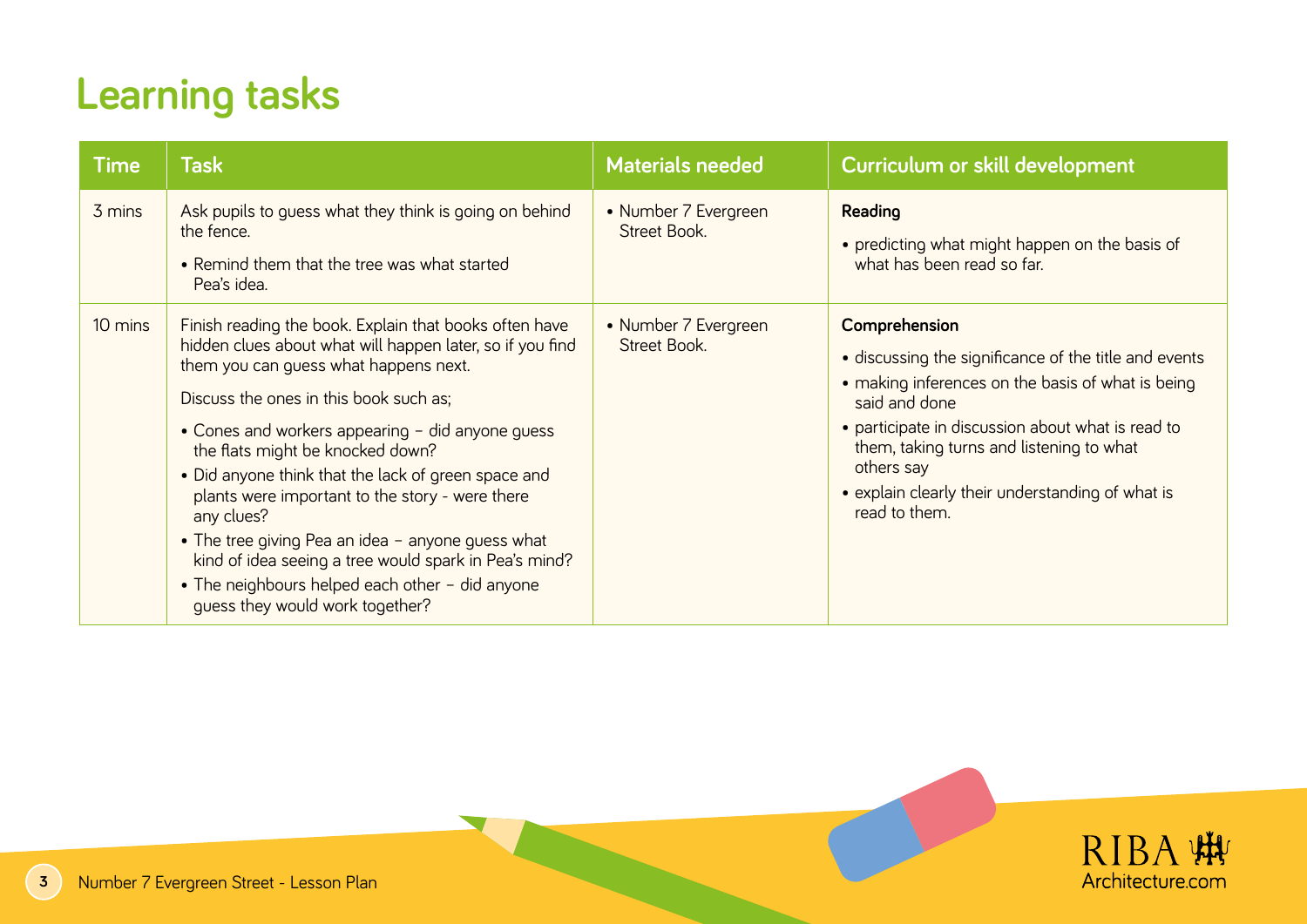## **Learning tasks**

| <b>Time</b> | <b>Task</b>                                                                                                                                                                                                                                                                                                                                                                                                                  | <b>Materials needed</b>                          | Curriculum or skill development                                                                                                                                                                                                                                                                                                                                                                                                                                                                                                                                                                             |
|-------------|------------------------------------------------------------------------------------------------------------------------------------------------------------------------------------------------------------------------------------------------------------------------------------------------------------------------------------------------------------------------------------------------------------------------------|--------------------------------------------------|-------------------------------------------------------------------------------------------------------------------------------------------------------------------------------------------------------------------------------------------------------------------------------------------------------------------------------------------------------------------------------------------------------------------------------------------------------------------------------------------------------------------------------------------------------------------------------------------------------------|
| 25 mins     | Ask pupils to complete a Review Card for Number 7<br>Evergreen Street. You may need to read out some of<br>the 'tick options' if students can't read them, so they<br>can select as you read.<br>Optional - record students talking about the book for<br>a more detailed review. Ask them to say whether they<br>liked the story, what their favourite bits were, what they<br>didn't like, if they liked the pictures etc. | • Review Card<br>• Pencils<br>• Dictaphone/Ipad. | Written<br>• sequencing sentences to form short narratives<br>• re-reading what they have written to check that it<br>makes sense<br>• develop their understanding of the concepts by;<br>- leaving spaces between words<br>- joining words and joining clauses using 'and'<br>- beginning to punctuate sentences using a<br>capital letter and a full stop, question mark or<br>exclamation mark.<br>Handwriting<br>• sit correctly at a table, holding a pencil<br>comfortably and correctly<br>• begin to form lower-case letters in the correct<br>direction, starting and finishing in the right place |
|             |                                                                                                                                                                                                                                                                                                                                                                                                                              |                                                  | • form capital letters.                                                                                                                                                                                                                                                                                                                                                                                                                                                                                                                                                                                     |

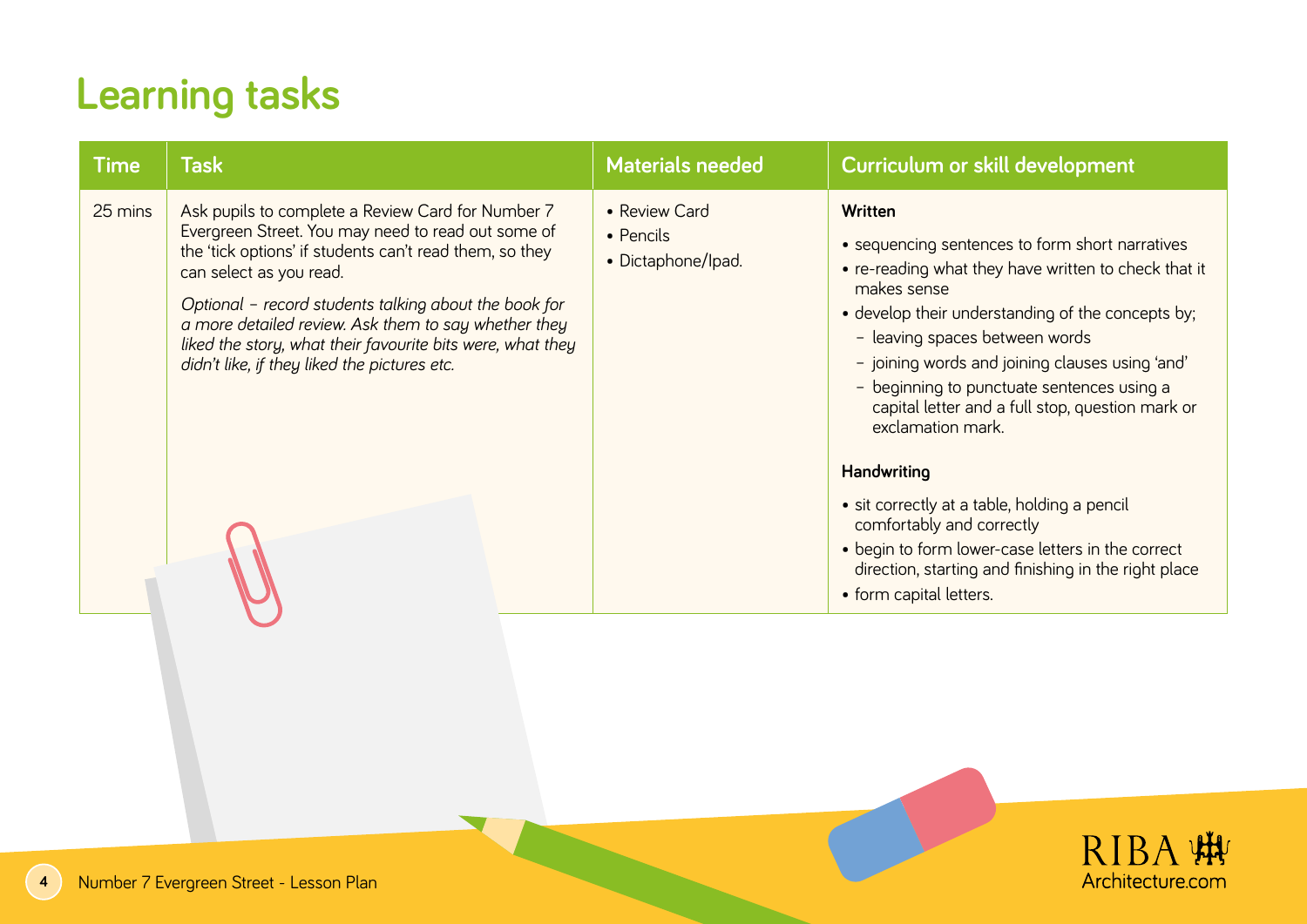## **Learning Tasks**

| <b>Time</b> | <b>Task</b>                                                                                                                                                                                                                                                                                                                                                                                                                                                                                                                                                                                                                                                                                                                        | <b>Materials needed</b>                                                                                                                                                                | Curriculum or skill development                                                                                                                                                                    |
|-------------|------------------------------------------------------------------------------------------------------------------------------------------------------------------------------------------------------------------------------------------------------------------------------------------------------------------------------------------------------------------------------------------------------------------------------------------------------------------------------------------------------------------------------------------------------------------------------------------------------------------------------------------------------------------------------------------------------------------------------------|----------------------------------------------------------------------------------------------------------------------------------------------------------------------------------------|----------------------------------------------------------------------------------------------------------------------------------------------------------------------------------------------------|
| 5 mins      | Explain that architects design places which encourage<br>neighbours to live happily together. Living in a place<br>where people know each other and can access the<br>things they need is very important. Put students into<br>groups and hand out the materials indicated.                                                                                                                                                                                                                                                                                                                                                                                                                                                        | • Character Sheets<br>(1 per group)<br>• A3 Plan (1 per group)<br>• Scissors<br>• Pritt stick<br>• Pencils<br>• Colouring pencils.                                                     | Geography<br>Use simple fieldwork and observational skills to<br>study the geography of their school and its grounds<br>and the key human and physical features of its<br>surrounding environment. |
| 40 mins     | Play the 'Let's Design a Neighbourhood' Presentation.<br>It will automatically advance, so you will need to<br>physically pause it when it asks pupils to think of<br>answers, or if you want to re-explain something<br>yourself. Tasks are built into the presentation, which<br>will see the pupils design their own masterplan of a<br>neighbourhood. Their tasks include;<br>• Naming different things a neighbourhood needs<br>• Circling buildings and spaces each No 7 Evergreen<br>resident needs on their character sheets<br>• Cutting out the characters on each character sheet<br>• Sticking each character onto the A3 plan where they<br>think their house should be built<br>• Drawing a house for each resident. | • Let's Design a<br>Neighbourhood<br>presentation<br>• Interactive Whiteboard<br>• Character sheets<br>• Pencils<br>• A3 Plan<br>• Glue stick<br>• Colouring pencils<br>• Plain paper. | • Critical thinking<br>• Dexterity and fine motor skills<br>• Teamwork.                                                                                                                            |
| 5 mins      | Ask the pupils to share where they put each of the<br>characters. Ask other groups to say if they think it was<br>a good or bad place and give their reasons why.                                                                                                                                                                                                                                                                                                                                                                                                                                                                                                                                                                  | • Completed Plans.                                                                                                                                                                     | • Articulate and justify answers, arguments and<br>opinions.                                                                                                                                       |

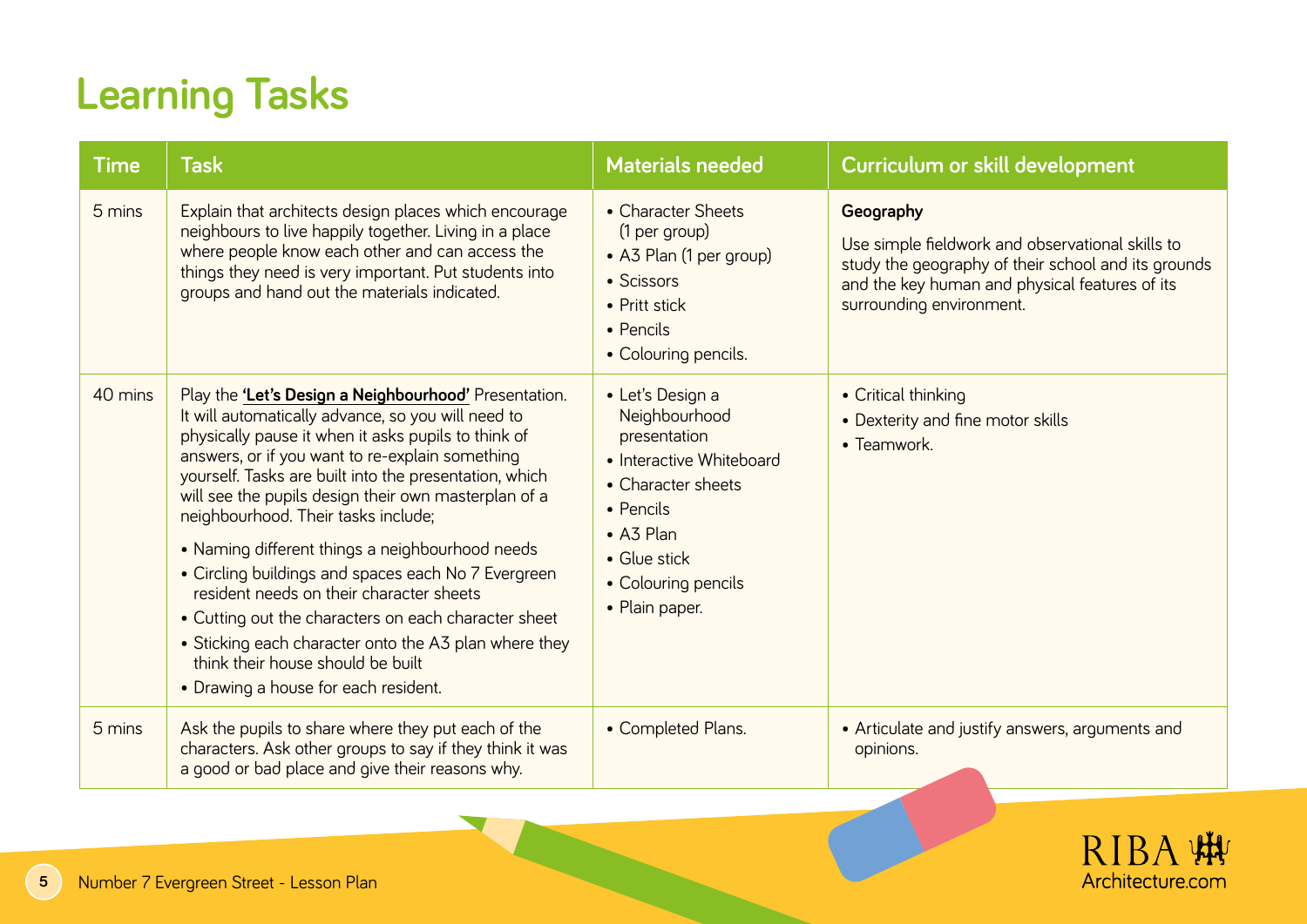#### **Review card**

| Number<br><b>Book title</b><br>EvergR<br>Stree              |                                      |
|-------------------------------------------------------------|--------------------------------------|
| Author(s)                                                   |                                      |
| <b>Overall rating:</b>                                      | What do you think the book is about? |
| WWWWW                                                       |                                      |
| <b>Illustrations</b><br>272227                              |                                      |
| <b>Content</b><br>WYWWW                                     |                                      |
| Length<br>X X X X X                                         |                                      |
| Would you like to read it again?<br><b>NO</b><br><b>YES</b> |                                      |
|                                                             |                                      |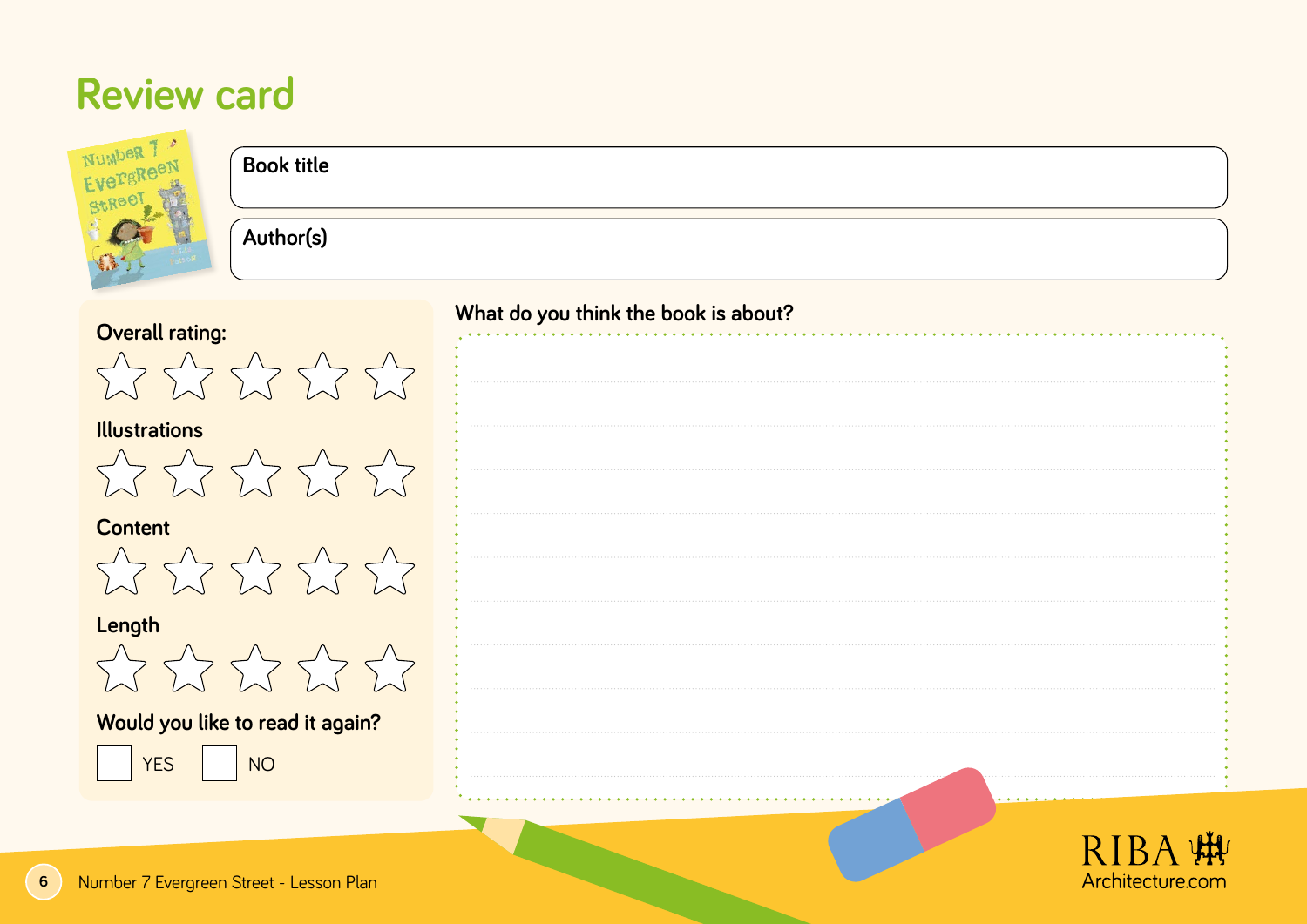#### **Review card**

**What did you think about the book?** 

#### Tick all that you agree with and write why.  **It was funny It was easy to understand It was interesting I wanted to know what happened next I learnt something new It had lots of things to spot I liked the colours I liked the pictures I liked it being read to me It was boring It was difficult to understand I wanted to read something else I didn't like the colours I lost interest halfway through The pictures didn't make sense** ✓

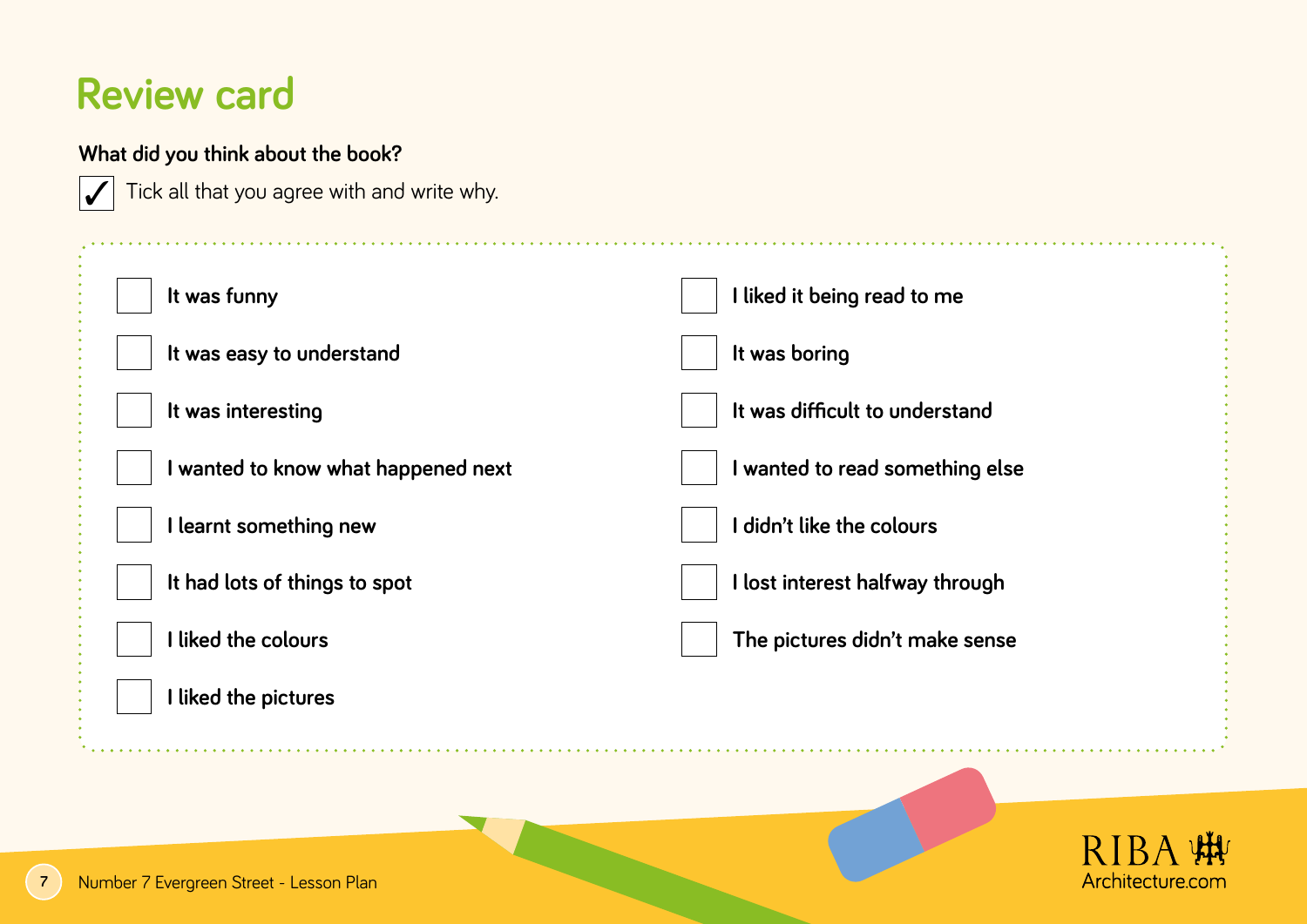**Do you have any other comments about the book?** 

|                                         |  | RIBA 蝴           |
|-----------------------------------------|--|------------------|
|                                         |  |                  |
| Number 7 Evergreen Street - Lesson Plan |  | Architecture.com |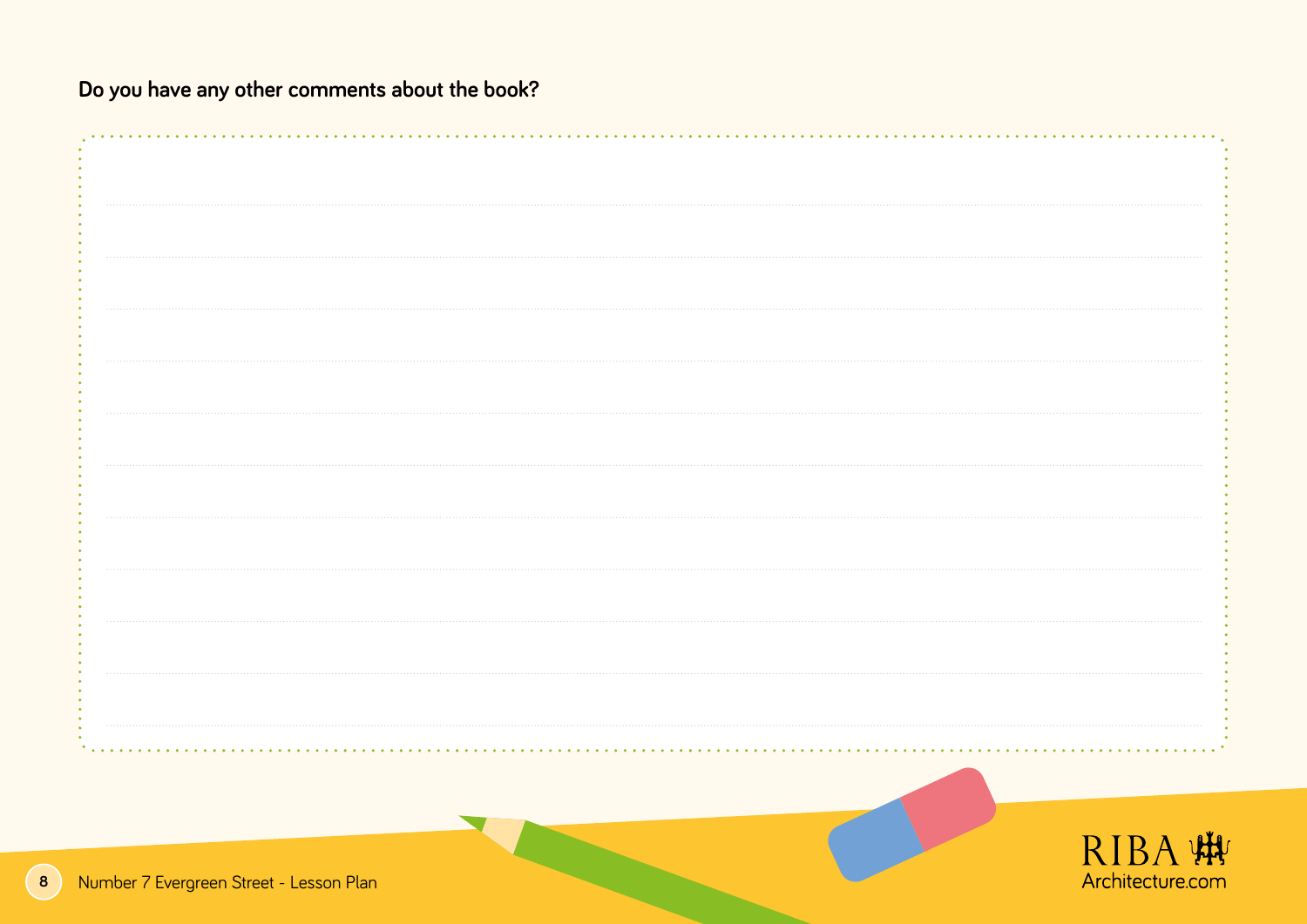#### **Pea's Family – what would they like to be near to?**

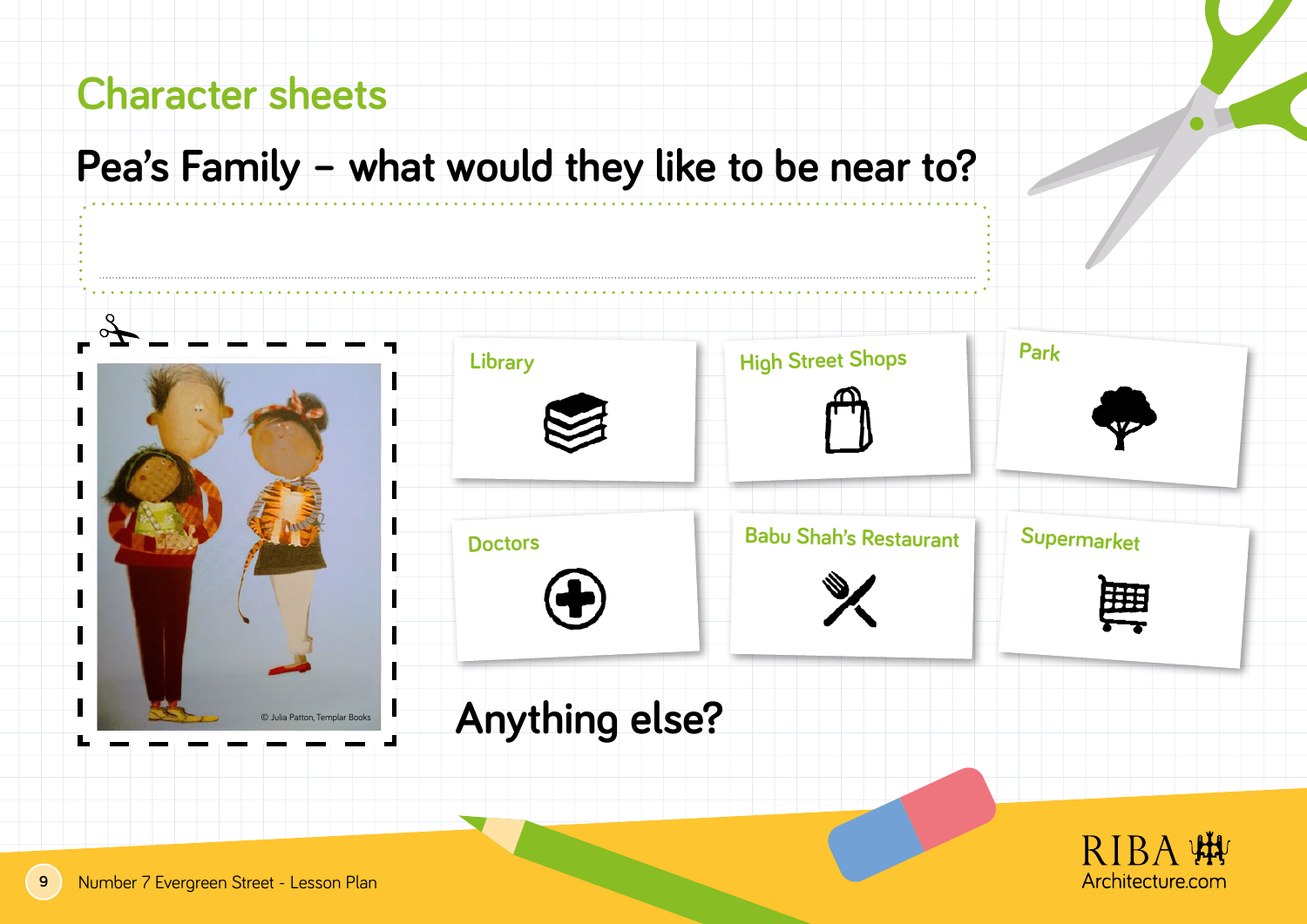#### **Mr Libro – what would he like to be near to?**

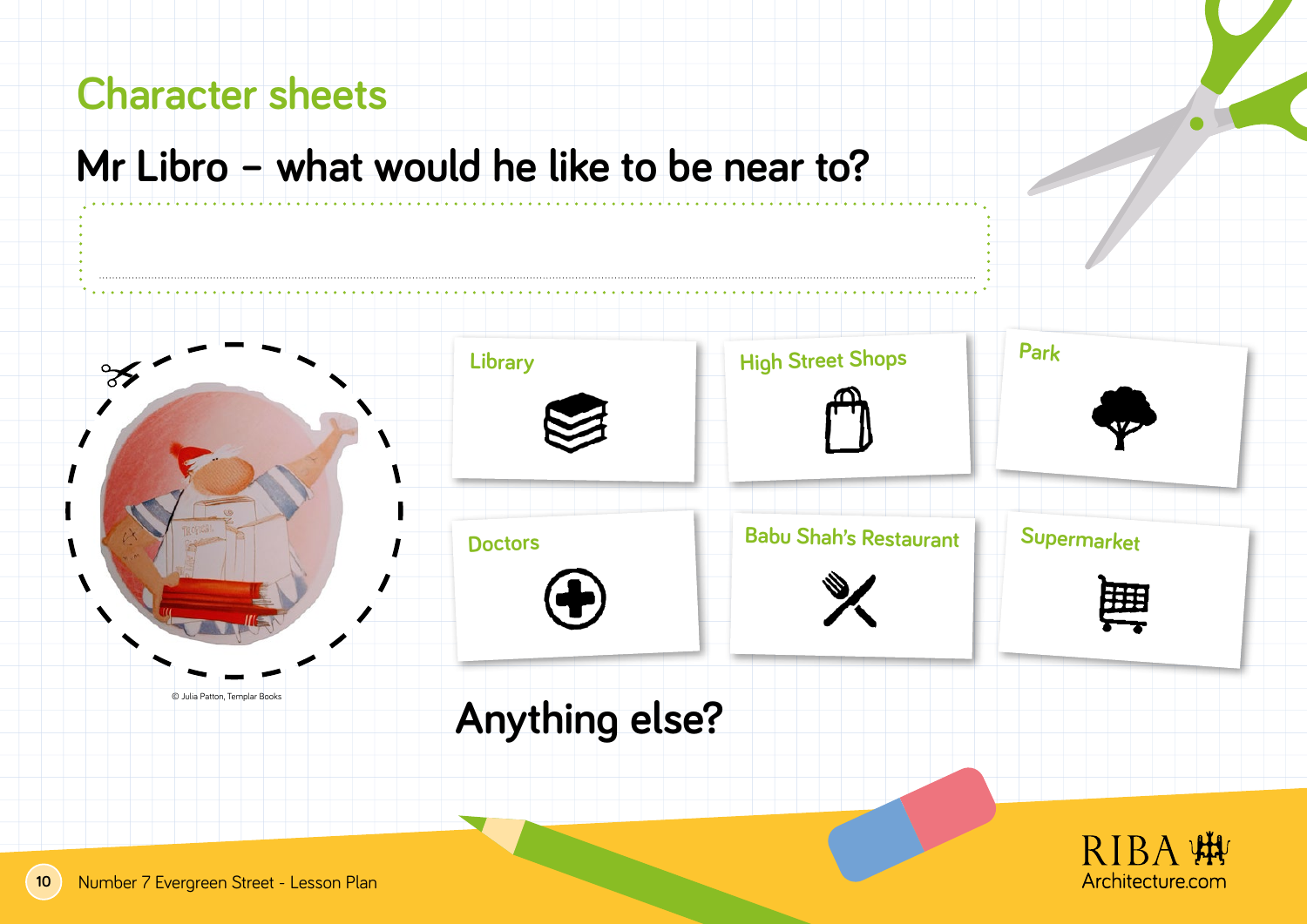#### **Madame Oiseau-Bleu – what would she like to be near to?**

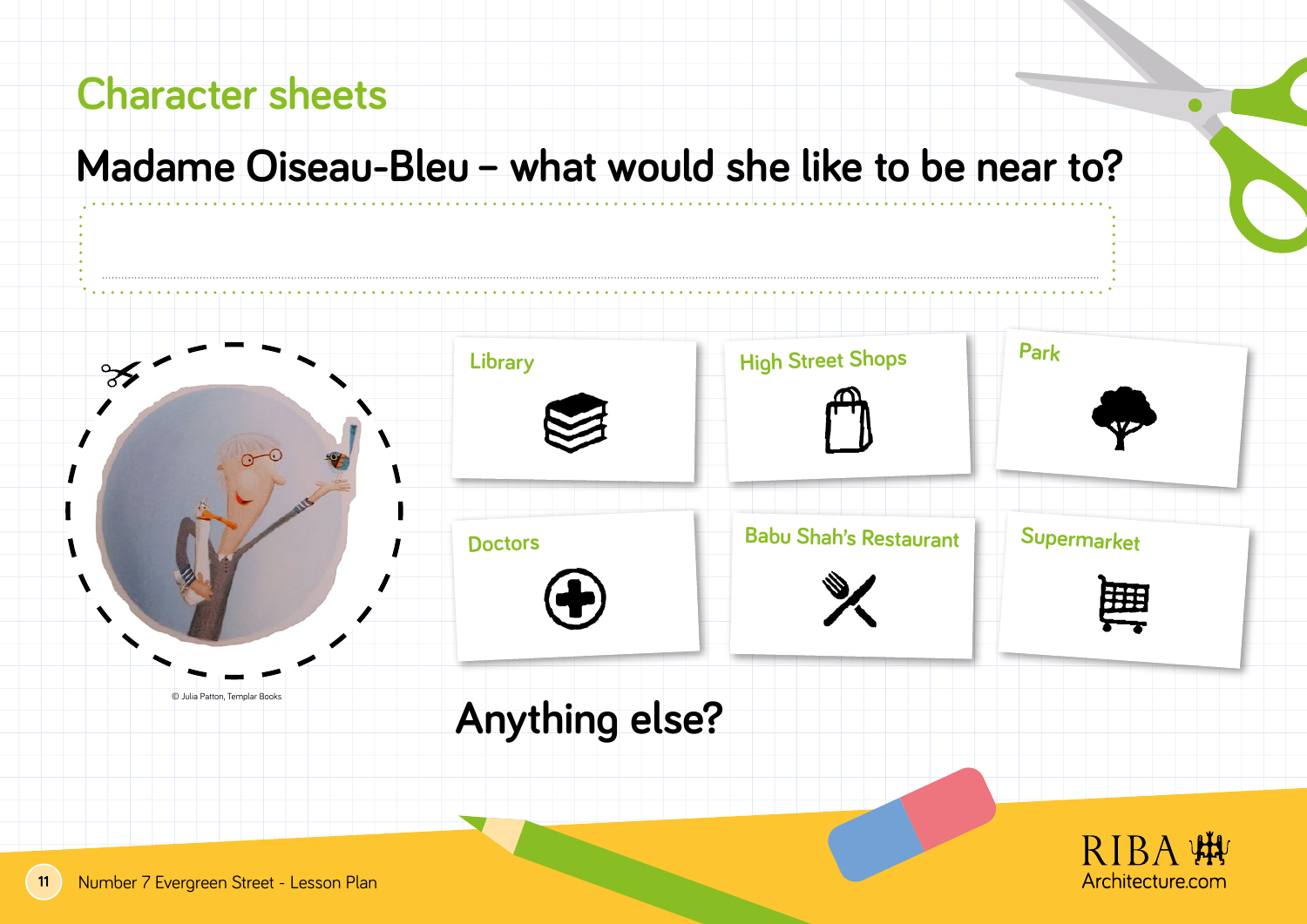#### **Tanka-san – what would she like to be near to?**

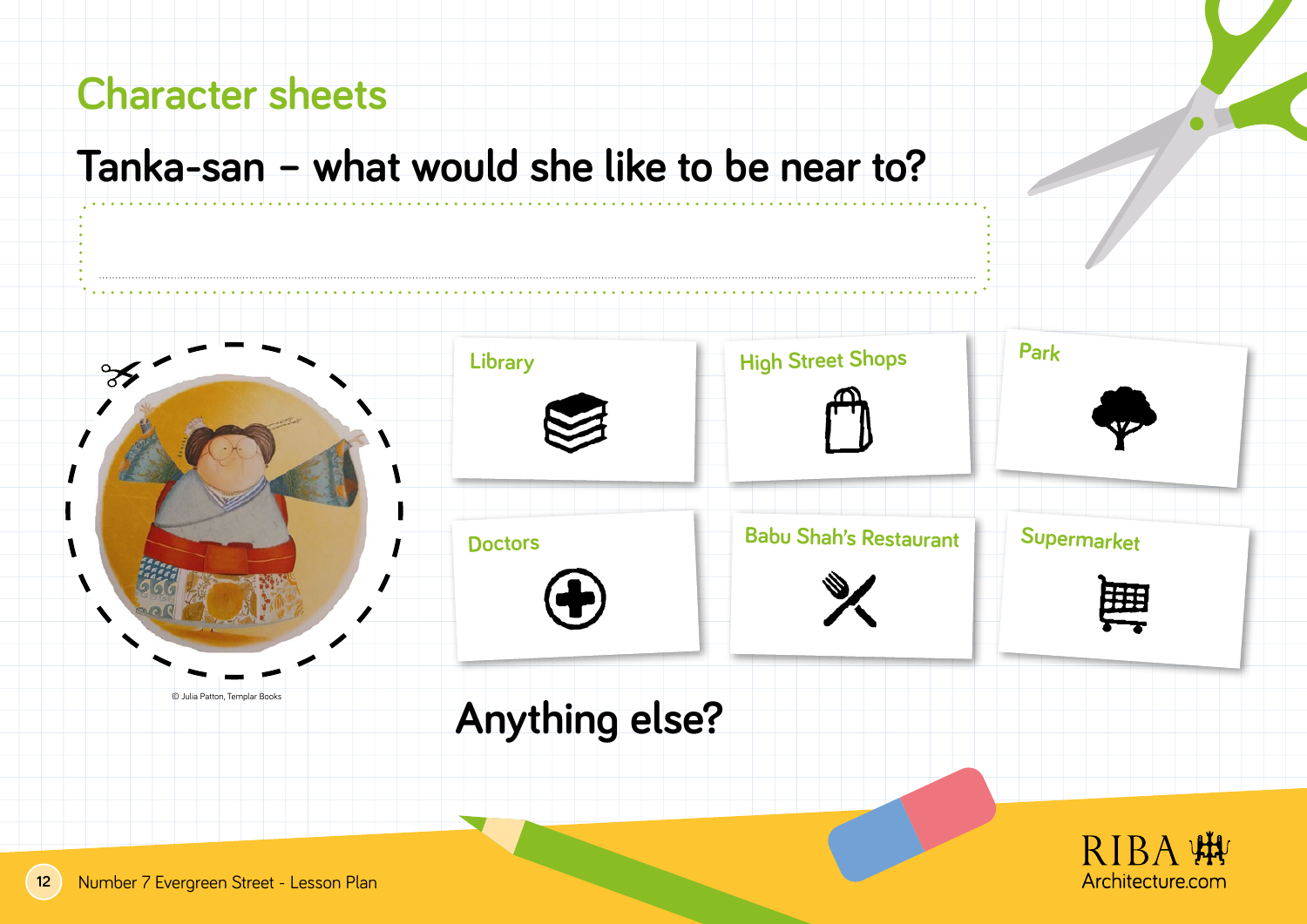#### **Professor McCloud – what would she like to be near to?**

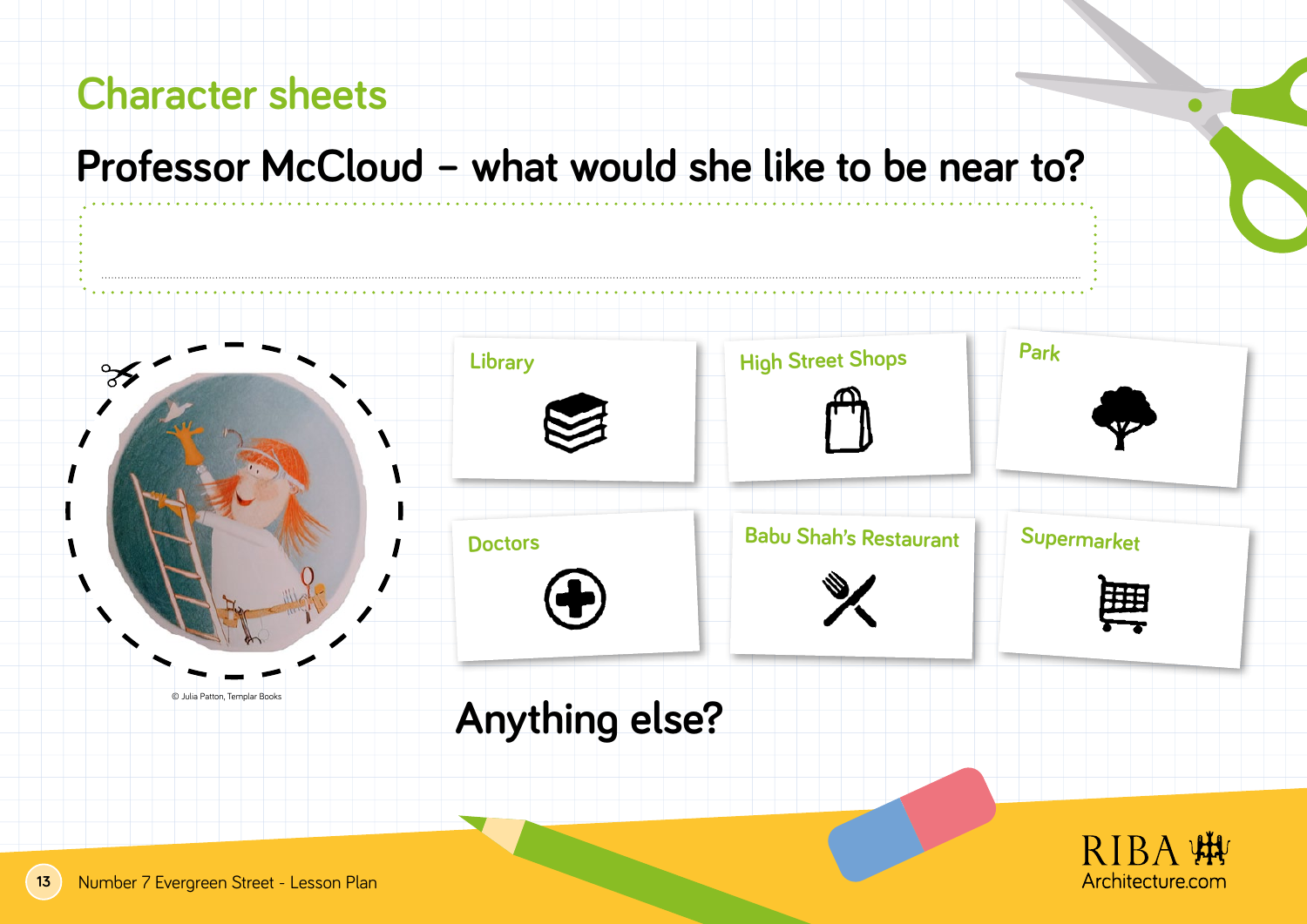#### **Mr Trehan – what would he like to be near to?**